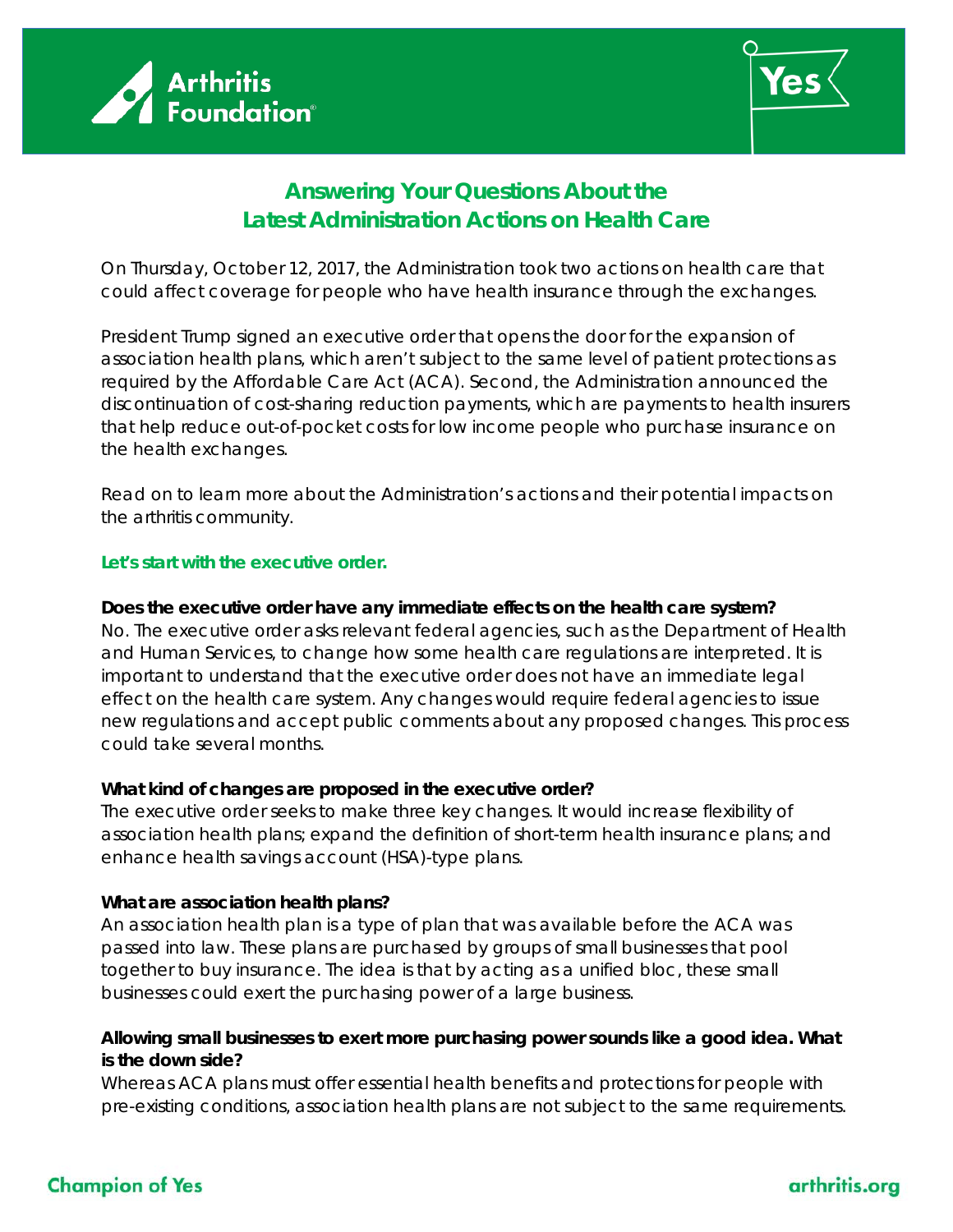



Under these plans, essential health benefits could be less comprehensive and protections for people with pre-existing conditions could be eliminated.

# **What about short-term health plans?**

These types of plans can be purchased by individuals for a short period of time, currently for no longer than three months. The plans often have higher out-of-pocket costs and offer fewer covered services than traditional health insurance plans. This is because the plans are intended to be temporary coverage. However, before the ACA, these plans could last for a duration of up to one year. The executive order would extend short-term plans from three months back to one year; these plans would not be required to offer comprehensive coverage.

#### **What changes would be made to health savings account (HSA)-type plans?**

Healthcare.gov defines HSAs as a type of savings account that allows you to set aside money on a pre-tax basis to pay for qualified medical expenses. An HSA can be used only if you have a High Deductible Health Plan (HDHP). The executive order could permit people to use funds from these plans to help pay for their premiums on the individual market. This policy is similar to what Congress included in several health reform bills last summer.

**Now let's talk about the cost-sharing reduction subsidies. Following President Trump's executive order, the Administration made the decision to immediately discontinue ACA cost-sharing reduction (CSR) payments.**

**What are cost-sharing reduction (CSR) payments? Why did the administration stop them?** According to healthcare.gov, CSRs are discounts that lower the amount you have to pay for deductibles, copayments, and coinsurance. When you fill out an application during the period of open enrollment, you will find out if you qualify for these payments.

In its announcement discontinuing the payments, the administration cited a legal opinion from the Department of Justice, which determined that the CSR payments were illegal because Congress did not allocate funding for the payments.

# **How will the discontinuation of CSR payments affect my health care plan?**

If you qualify for these payments, the choices available to purchase health insurance could be more limited. This is because health insurers, who rely on these payments to lower an individual's premiums, could decide not to participate in the exchanges. Another potential consequence is that some individuals may see their premiums increase. In either case, the impact depends on the state you live in.